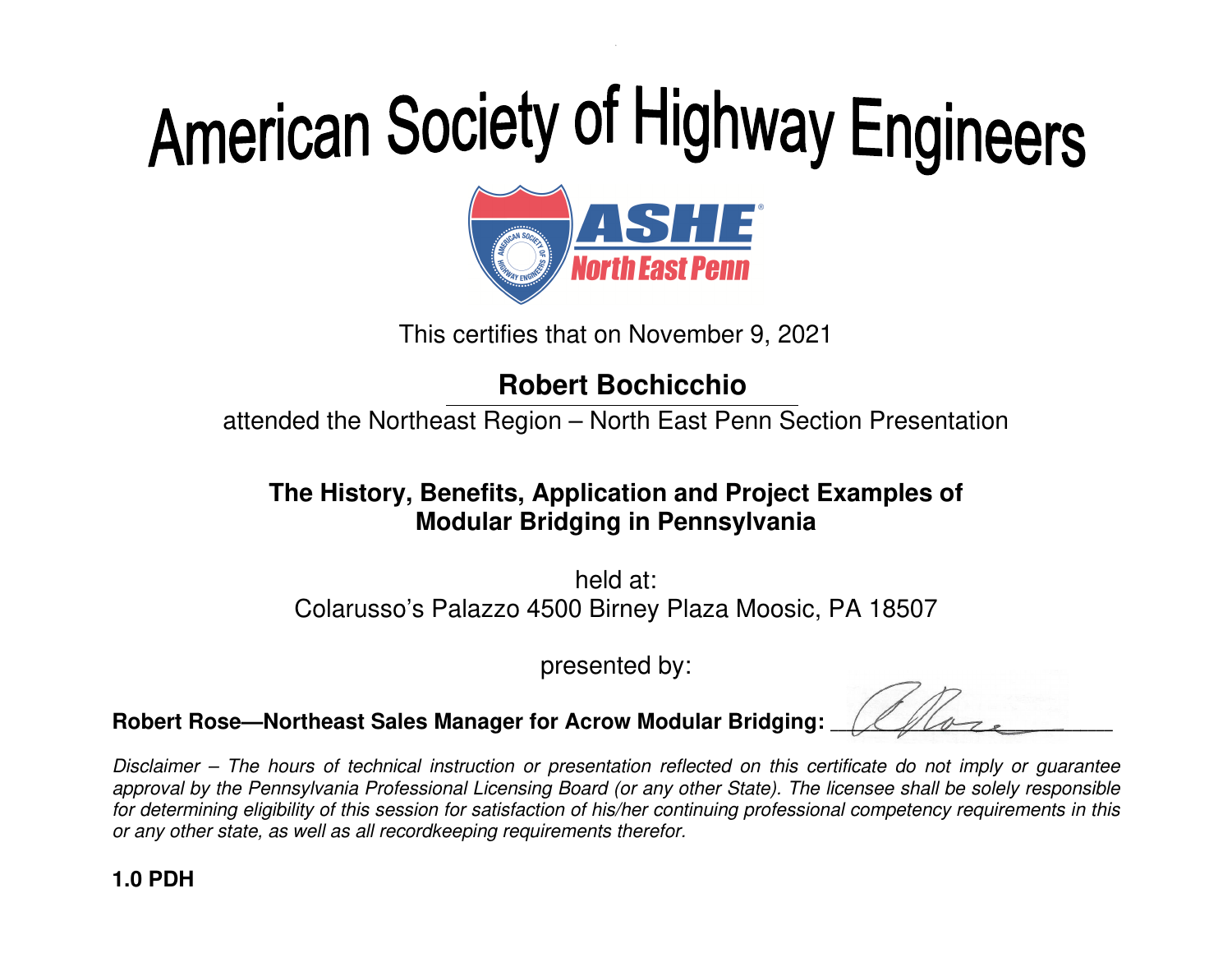

This certifies that on November 9, 2021

## **Richard Cochrane**

attended the Northeast Region – North East Penn Section Presentation

### **The History, Benefits, Application and Project Examples of Modular Bridging in Pennsylvania**

held at: Colarusso's Palazzo 4500 Birney Plaza Moosic, PA 18507

presented by:

**Robert Rose—Northeast Sales Manager for Acrow Modular Bridging:** \_\_\_\_\_\_\_\_\_\_\_\_\_\_\_\_\_\_\_\_\_\_\_\_\_\_\_\_\_\_\_\_\_\_\_

Disclaimer – The hours of technical instruction or presentation reflected on this certificate do not imply or guarantee approval by the Pennsylvania Professional Licensing Board (or any other State). The licensee shall be solely responsible for determining eligibility of this session for satisfaction of his/her continuing professional competency requirements in this or any other state, as well as all recordkeeping requirements therefor.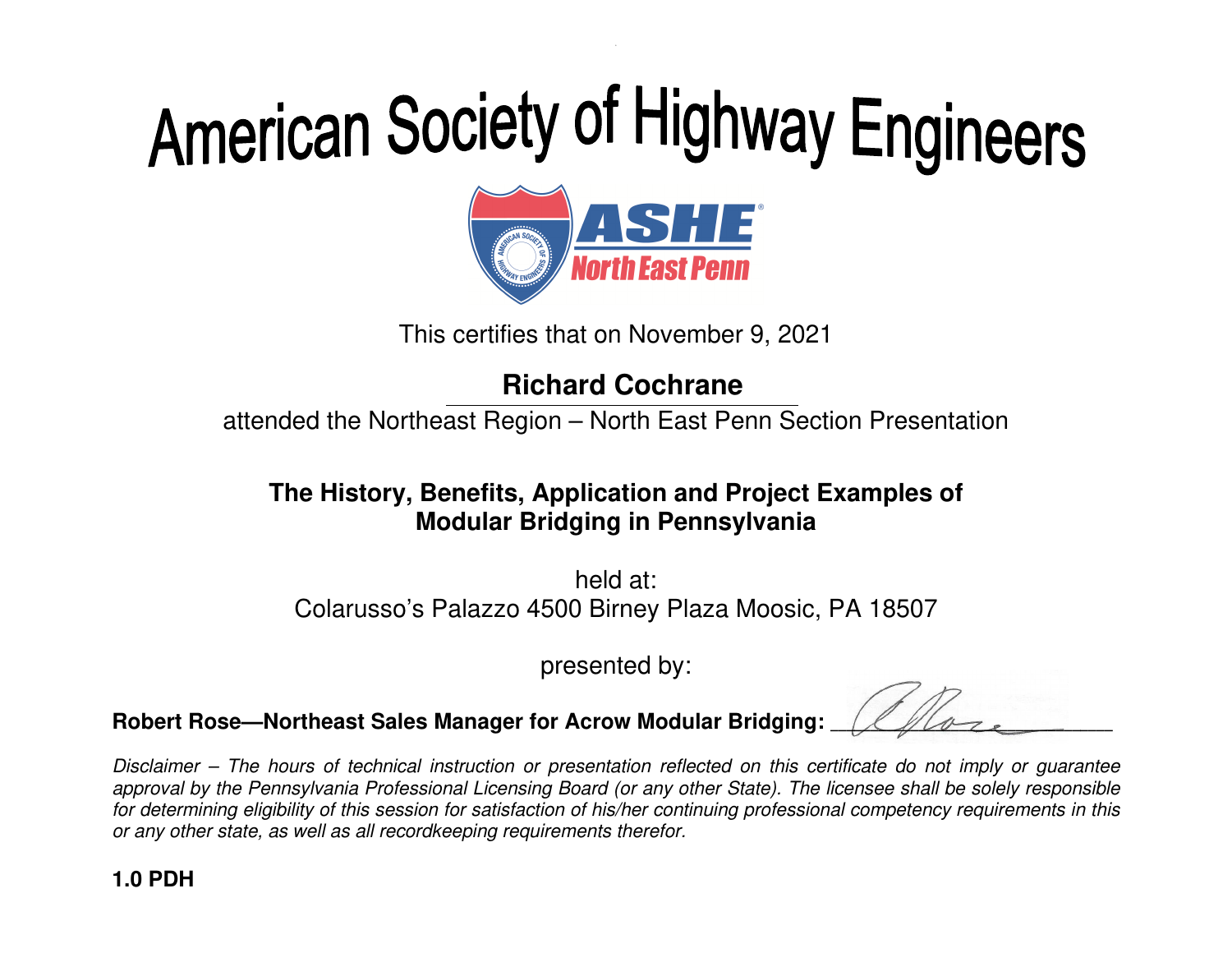

This certifies that on November 9, 2021

## **Robert Gorczyk**

attended the Northeast Region – North East Penn Section Presentation

### **The History, Benefits, Application and Project Examples of Modular Bridging in Pennsylvania**

held at: Colarusso's Palazzo 4500 Birney Plaza Moosic, PA 18507

presented by:

**Robert Rose—Northeast Sales Manager for Acrow Modular Bridging:** \_\_\_\_\_\_\_\_\_\_\_\_\_\_\_\_\_\_\_\_\_\_\_\_\_\_\_\_\_\_\_\_\_\_\_

Disclaimer – The hours of technical instruction or presentation reflected on this certificate do not imply or guarantee approval by the Pennsylvania Professional Licensing Board (or any other State). The licensee shall be solely responsible for determining eligibility of this session for satisfaction of his/her continuing professional competency requirements in this or any other state, as well as all recordkeeping requirements therefor.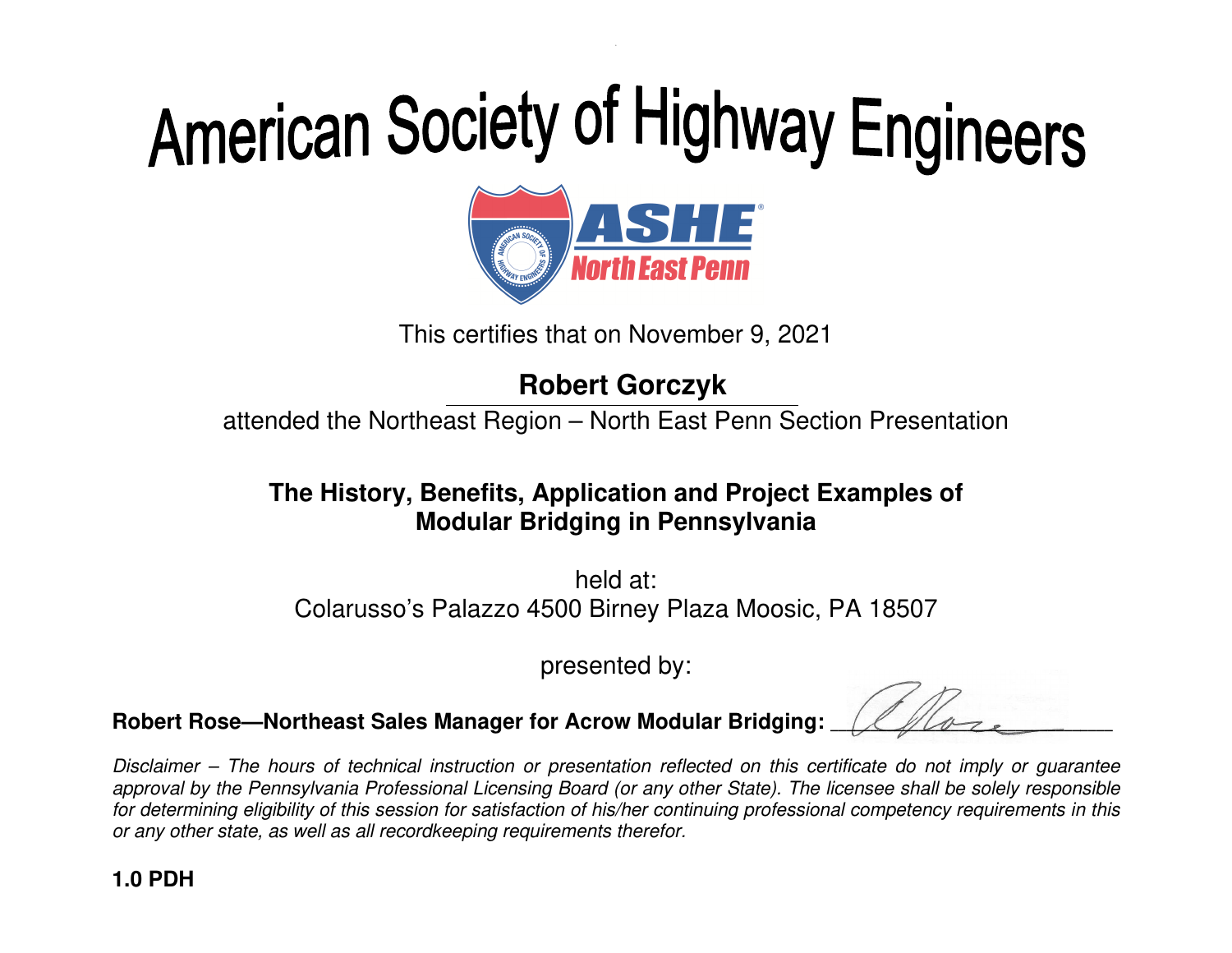

This certifies that on November 9, 2021

### **Jerilyn Luben**

attended the Northeast Region – North East Penn Section Presentation

#### **The History, Benefits, Application and Project Examples of Modular Bridging in Pennsylvania**

held at: Colarusso's Palazzo 4500 Birney Plaza Moosic, PA 18507

presented by:

**Robert Rose—Northeast Sales Manager for Acrow Modular Bridging:** \_\_\_\_\_\_\_\_\_\_\_\_\_\_\_\_\_\_\_\_\_\_\_\_\_\_\_\_\_\_\_\_\_\_\_

Disclaimer – The hours of technical instruction or presentation reflected on this certificate do not imply or guarantee approval by the Pennsylvania Professional Licensing Board (or any other State). The licensee shall be solely responsible for determining eligibility of this session for satisfaction of his/her continuing professional competency requirements in this or any other state, as well as all recordkeeping requirements therefor.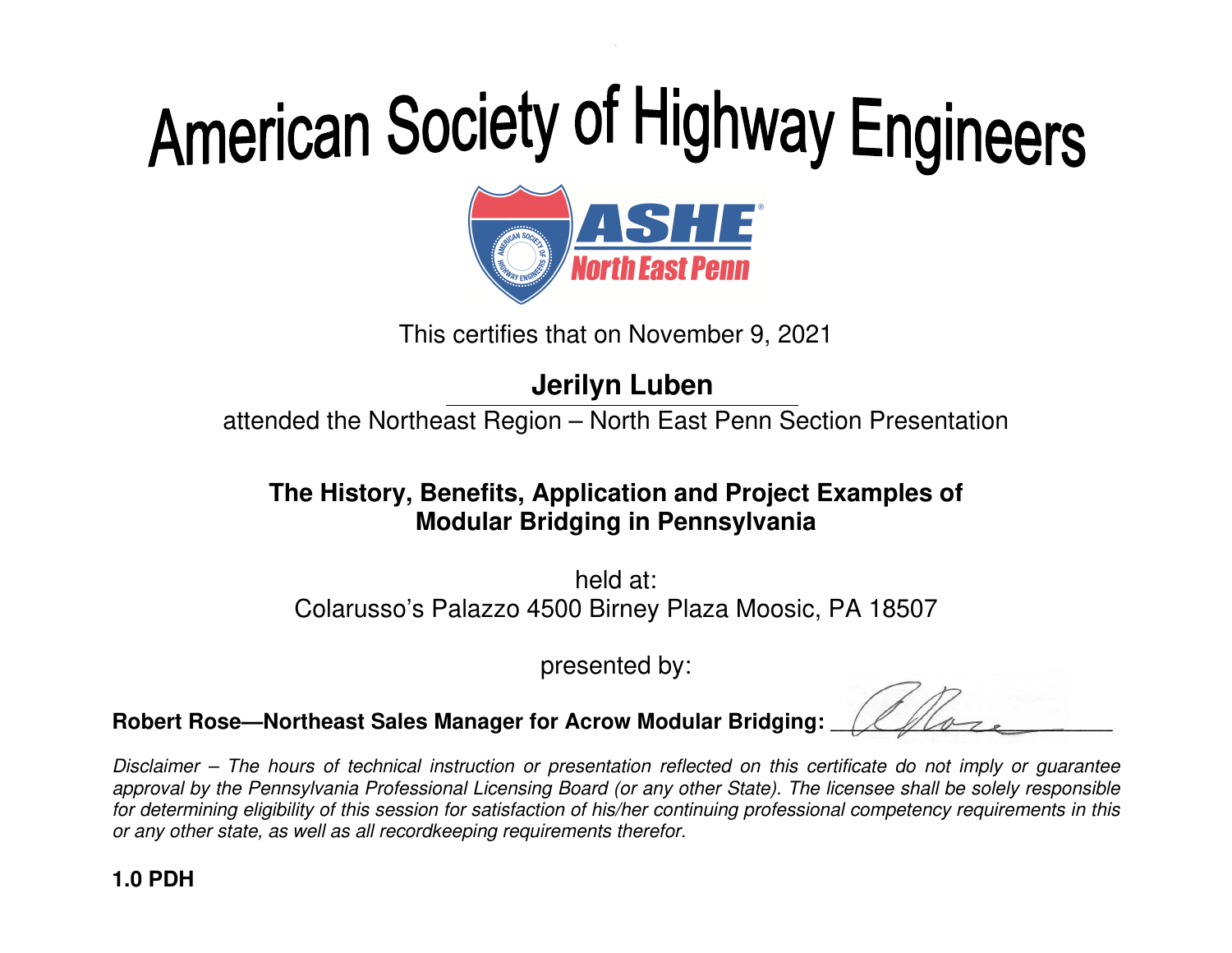

This certifies that on November 9, 2021

## **Robert Naugle**

attended the Northeast Region – North East Penn Section Presentation

### **The History, Benefits, Application and Project Examples of Modular Bridging in Pennsylvania**

held at: Colarusso's Palazzo 4500 Birney Plaza Moosic, PA 18507

presented by:

**Robert Rose—Northeast Sales Manager for Acrow Modular Bridging:** \_\_\_\_\_\_\_\_\_\_\_\_\_\_\_\_\_\_\_\_\_\_\_\_\_\_\_\_\_\_\_\_\_\_\_

Disclaimer – The hours of technical instruction or presentation reflected on this certificate do not imply or guarantee approval by the Pennsylvania Professional Licensing Board (or any other State). The licensee shall be solely responsible for determining eligibility of this session for satisfaction of his/her continuing professional competency requirements in this or any other state, as well as all recordkeeping requirements therefor.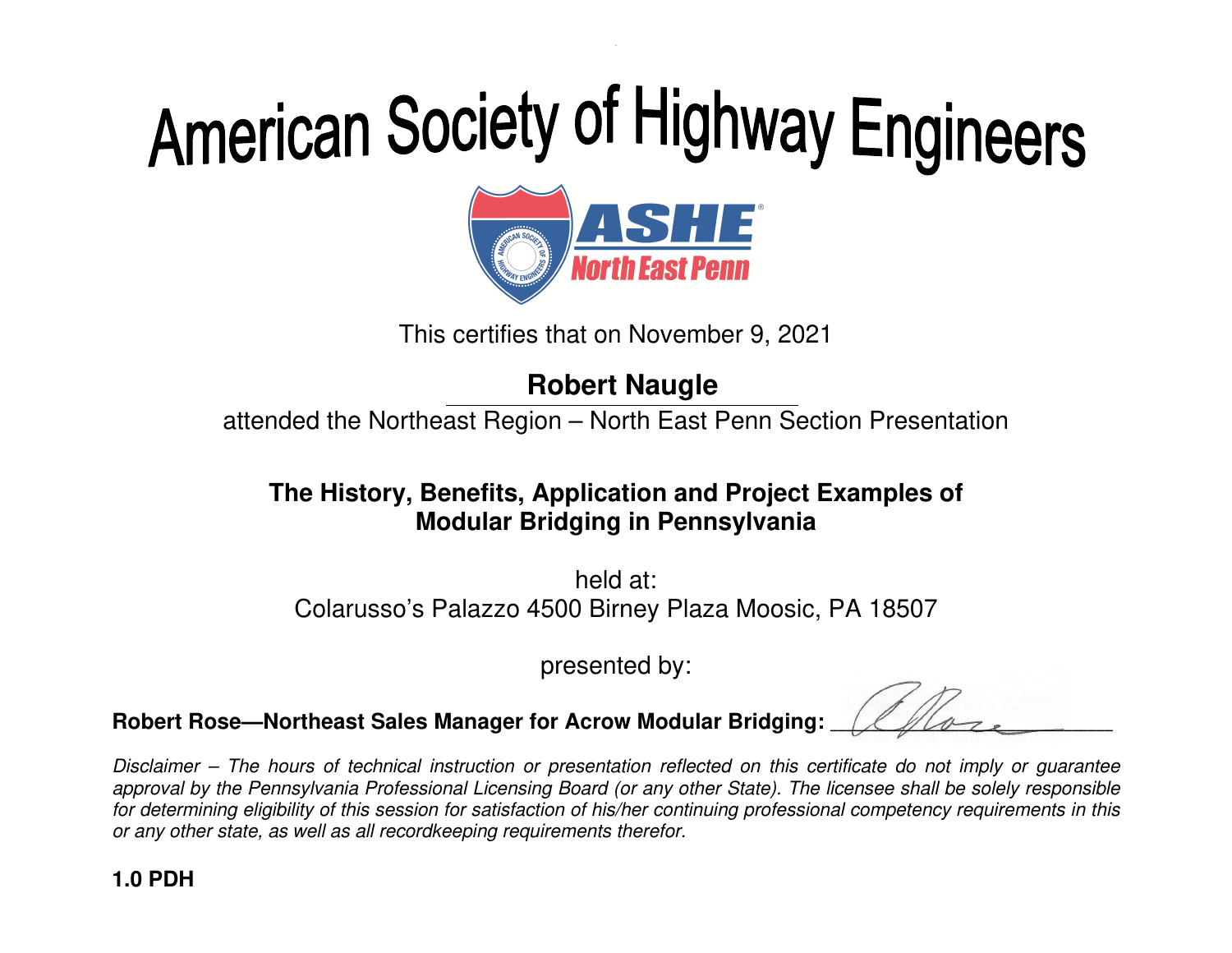

This certifies that on November 9, 2021

### **John Pocius**

attended the Northeast Region – North East Penn Section Presentation

#### **The History, Benefits, Application and Project Examples of Modular Bridging in Pennsylvania**

held at: Colarusso's Palazzo 4500 Birney Plaza Moosic, PA 18507

presented by:

**Robert Rose—Northeast Sales Manager for Acrow Modular Bridging:** \_\_\_\_\_\_\_\_\_\_\_\_\_\_\_\_\_\_\_\_\_\_\_\_\_\_\_\_\_\_\_\_\_\_\_

Disclaimer – The hours of technical instruction or presentation reflected on this certificate do not imply or guarantee approval by the Pennsylvania Professional Licensing Board (or any other State). The licensee shall be solely responsible for determining eligibility of this session for satisfaction of his/her continuing professional competency requirements in this or any other state, as well as all recordkeeping requirements therefor.